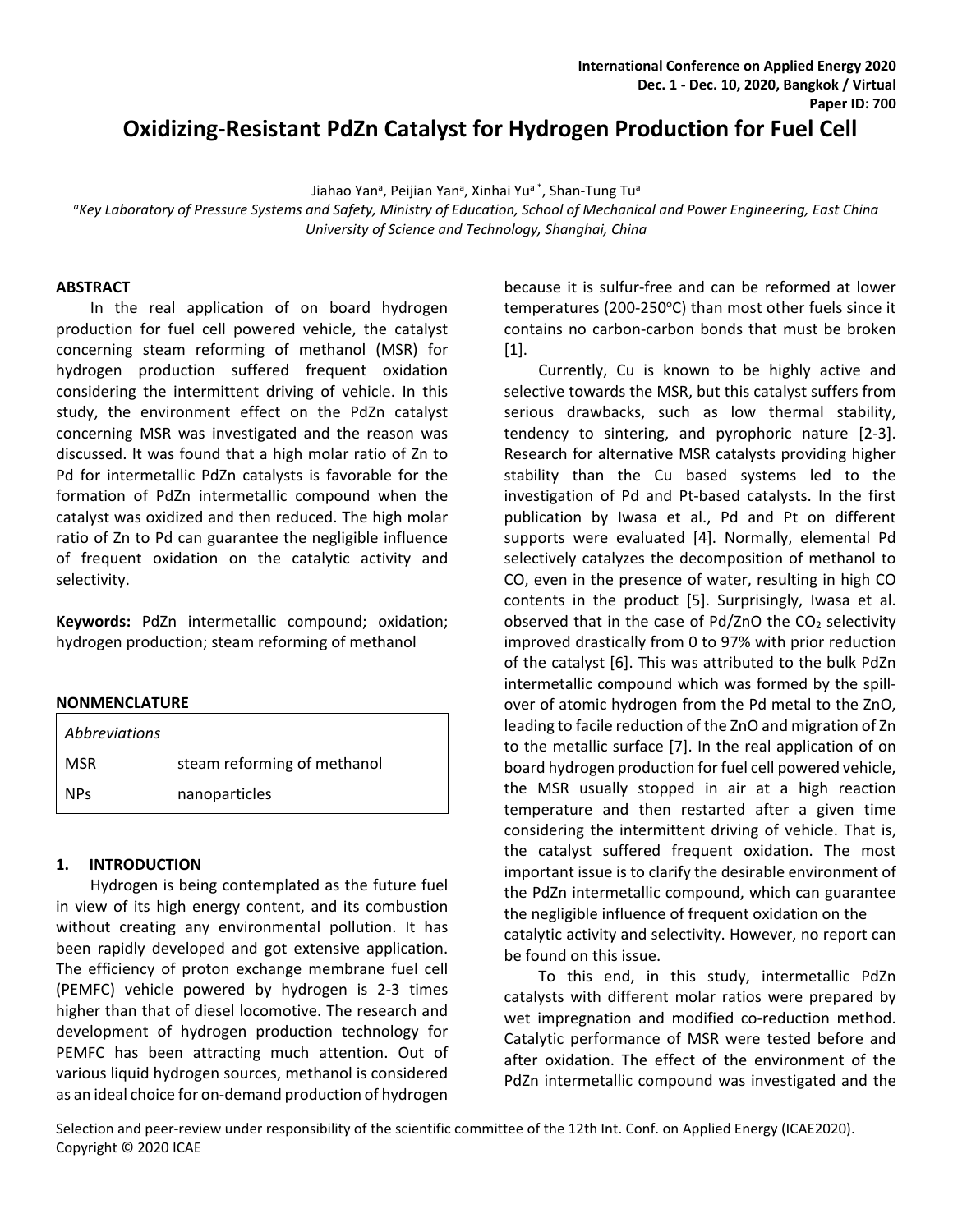reason was discussed based on the characterization results of the catalyst.

### **2. EXPERIMENTAL**

# *2.1 Catalyst preparation*

We firstly prepared the catalyst of intermetallic PdZn using  $Al_2O_3$  as the support by wet impregnation method. A solution of Pd and Zn nitrates (Pd/Zn molar ratio  $= 1/22.5$ ) was added drop wise to the  $Al_2O_3$  and the mixture was shaken to ensure even distribution of the nitrate precursor. The resultant mixture was further stirred at room temperature for 3 h. After being dried at 105°C for 8 h and subsequently calcined at 400°C for 2 h. Then the precursors were reduced in  $H_2$  at 400 $^{\circ}$ C with a flow rate of 20  $ml*min<sup>-1</sup>$  for 3 h. The Pd loadings of  $PdZn/Al_2O_3$  determined by inductively coupled plasma atomic emission spectrometry (ICP-AES) is 2.5% and catalysts were denoted as  $Pd_1Zn_{22}$ , As a comparison, the ordered PdZn intermetallic compound catalyst (Pd/Zn molar ratio *=* 1/1) was prepared by a modified coreduction method using butyllithium as reducing agents, then certain amounts of  $Al_2O_3$  powders were added into the above colloid to prepared 2.5wt.% PdZn/Al<sub>2</sub>O<sub>3</sub>. Hereafter, the catalyst was denoted as  $Pd_1Zn_1$ . For the synthesis of 2.5wt. %  $Pd/Al_2O_3$  catalysts, the synthetic procedure was the same as that of  $Pd_1Zn_{22.5}$  except that the Zn nitrates was not added. The catalyst was denoted as  $Pd_1$ .

# *2.2 Reactivity measurements*

MSR was studied in presence of water using a fixedbed flow reactor at 350°C under atmospheric pressure with molar ration of  $H_2O$  to CH<sub>3</sub>OH being 1.5. The MSR tests were performed using 50 mg of catalysts placed in a glass tubular reactor with a coaxially centered thermocouple. The reactants were fed independently into the preheater using liquid pumps and the mixture was led by a flowmeter of  $N_2$  passing through the catalyst bed. The feed and the reactor outflow gases were analyzed on-line by [gas chromatograph](http://www.baidu.com/link?url=Ju17CYEntqyHLG0yz_tqM2mQy1ljlbSNkTP63PjwKM7N97dI2CZWQh1JpWLviJBJlqWQvtVOK5qByRZ2F_xXv-zpmDy30Ux_BggLN5uQXYNCYpDVp4VjnnnXfyQZikI_) (GC) with thermal conductivity detector (TCD) equipped with Haysep Q (CO<sub>2</sub>, CH<sub>4</sub>) and molecular sieve (H<sub>2</sub>, CO) using argon as carrier gas.

# *2.3 Catalyst characterization*

High-resolution transmission electron microscope (HR-TEM) images with selected-area electron diffraction (SAED) patterns corresponding to the reflections of (111) and (200) of the PdZn intermetallic phase were obtained

on a JOEL JEM 2100F transmission electron microscope operated at 200 kV [8]. X-ray diffraction (XRD) patterns of samples were obtained using a Bruker D8 Advance Xray diffractometer with Cu Kα radiation in the 2θ range from 20° to 80°. The spectra of in situ diffuse reflectance infrared Fourier transform spectroscopy (DRIFT) were achieved on a Nicolet-6700 Fourier transform infrared spectrometer. Prior to test, the samples were purged with He at room temperature for 30 min. Before the DRIFT spectra were recorded, the catalysts were treated with pure CO at a gas flow rate of 20 mL min $^{-1}$  at room temperatures for 30 min and then purged with He to remove the free CO.

# **3. RESULTS AND DISCUSSION**

### *3.1 Catalyst characterization*

The HR-TEM images with SAED patterns of the  $Pd_1Zn_{225}$  and  $Pd_1Zn_1$  samples are shown in Fig. 1. For fresh Pd $12n_{22.5}$ , the size of particles ranged in 5-15 nm and the interplanar spacing (*d*) was observed to be 2.2 Å (Fig. 1A) which is in good agreement with the PdZn intermetallic compound plane of (111) [9], demonstrating the formation of PdZn intermetallic compound nanostructure. After the  $Pd_1Zn_{22.5}$  was oxidized, the structure of PdZn intermetallic compound disappeared and a large number of PdO appeared which was evidenced by the *d* value of 2.7 Å corresponding to that of (101) planes of PdO compounds (see Fig. 1B). Subsequently, when the  $Pd_1Zn_{22.5}$  was reduced using hydrogen, the formation of PdZn intermetallic compound structure can be confirmed by the the *d* value of 2.2 Å corresponding to the (111) refection of PdZn (see Fig. 1C). In contrast, for fresh  $Pd_1Zn_1$ , the structure of PdZn intermetallic compound structure (Fig.1D) changed to PdO and ZnO (Fig. 1E) when the catalyst was oxidized in air at 400°C using air. But after the following reduction by hydrogen, the nanoparticles of Pd not PdZn intermetallic compound formed. Therefore, a high molar ratio of Zn to Pd for intermetallic PdZn catalysts is favorable for the formation of PdZn intermetallic compound when the catalyst was oxidized and then reduced.

The XRD patterns of the  $Pd_1Zn_{22.5}$  and  $Pd_1Zn_1$  are shown in Fig. 2. For the fresh  $Pd_1Zn_{22.5}$ , no reflection of Pd metallic phase was observed. Two small reflection peaks at 2θ of 41.2° and 44.1° were detected. After the  $Pd_1Zn_{22.5}$  catalysts were oxidized, formation of PdO phase can be confirmed. When the  $Pd_1Zn_{22.5}$ catalysts were subsequently reduced, the PdZn interme-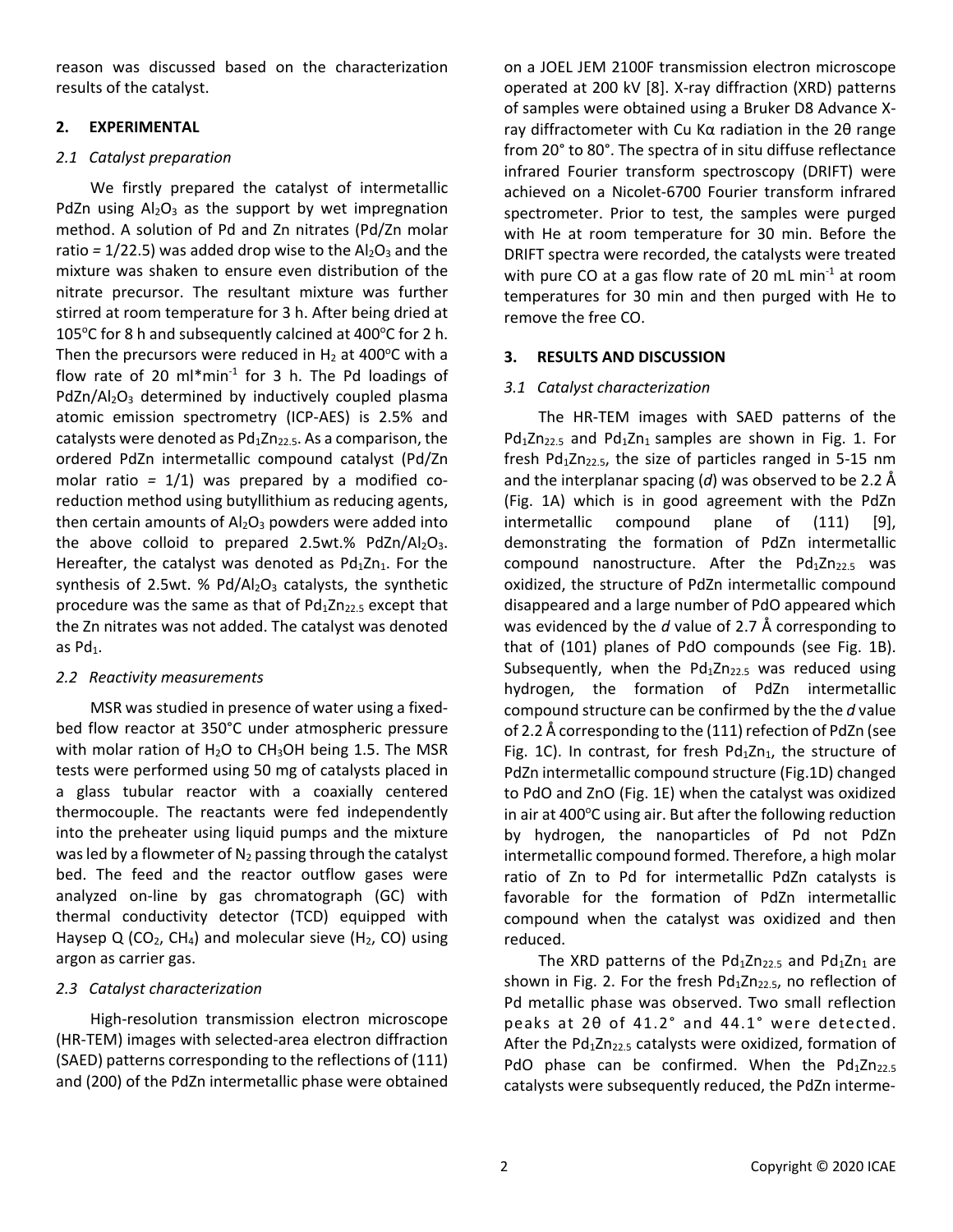tallic compound appeared. For fresh  $Pd_1Zn_1$ , the ordered PdZn intermetallic compound was observed with the absence of ZnO, indicating the perfect formation of intermetallic compound nanostructure. The species of PdO and ZnO appeared when  $Pd_1Zn_1$  was oxidized. Different from  $Pd_1Zn_{22.5}$ , only Pd and ZnO were observed

for  $Pd_1Zn_1$ . The PdZn phase can be retrieved by reduction for  $Pd_1Zn_{22.5}$ . The XRD patterns agree well with the results of TEM as shown in Fig. 1, indicating the important role of molar ratio of Pd to Zn in the reappearance of PdZn intermetallic compound after the oxidation of catalyst.



Fig. 1. HR-TEM images and SAED patterns of fresh Pd<sub>1</sub>Zn<sub>22.5</sub> (A), after oxidization at 400 °C (B), and after reduction at 400 °C using hydrogen. HR-TEM images and SAED patterns of fresh Pd<sub>1</sub>Zn<sub>1</sub> (D), after oxidization at 400 °C (E), and after reduction at 400 °C using hydrogen (F).



Fig. 2. XRD patterns of Pd<sub>1</sub>ZnO<sub>22.5</sub> (a) and Pd<sub>1</sub>ZnO<sub>1</sub> (b) (under three conditions: fresh, after oxidization and after reduction).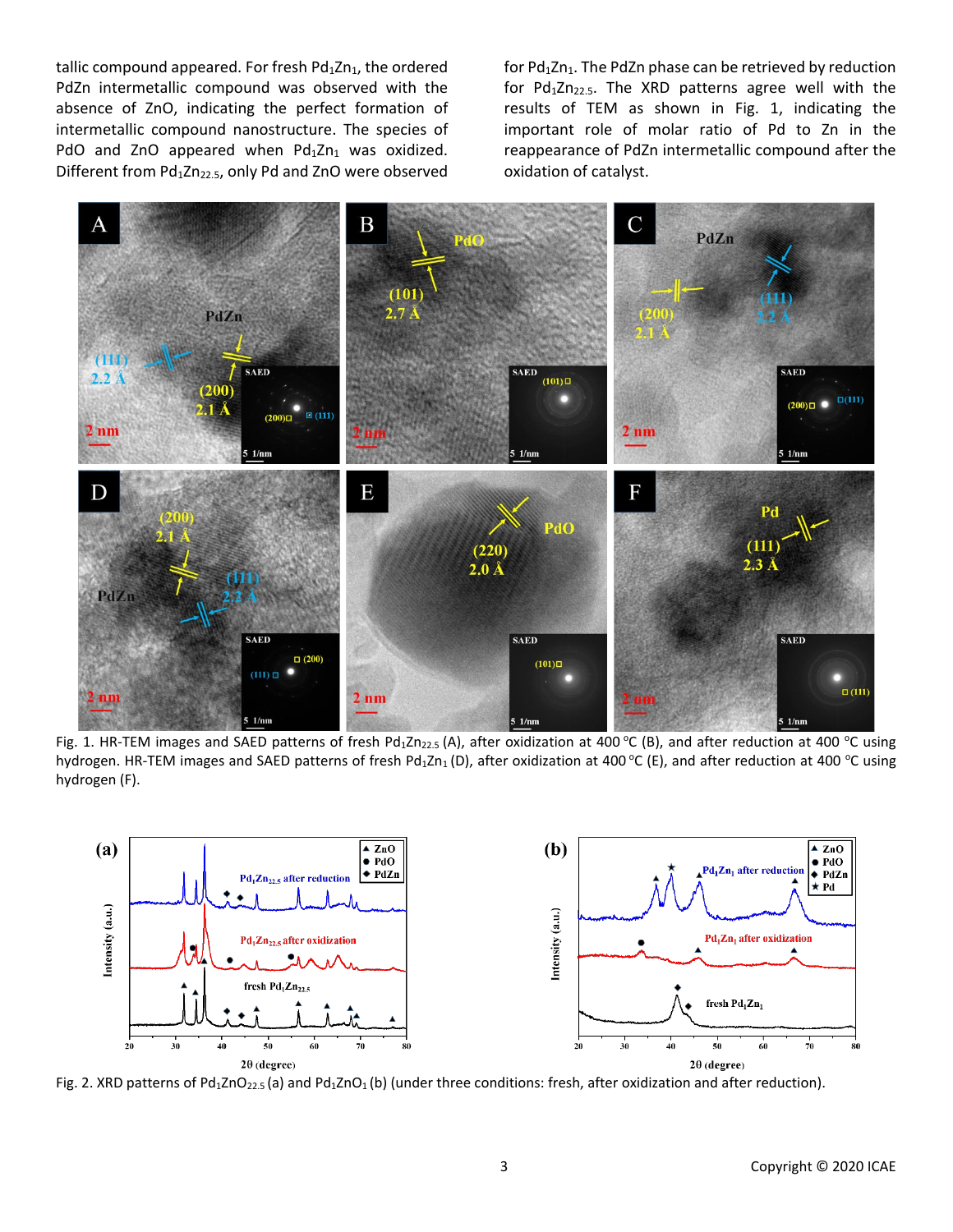To further confirm the formation of PdZn intermetallic compound, in situ DRIFT measurements with the CO adsorption to characterize the surface of the catalysts. As shown Fig. 3(a), for  $Pd_1$ , two peaks of 2076 cm*-*<sup>1</sup> and 1941cm*-*<sup>1</sup> were observed, which are assigned to the CO adsorption in linear and bridge manners on Pd particles, respectively [10]. For fresh  $Pd_1Zn_{22.5}$ , no bands at around 1941cm<sup>−</sup><sup>1</sup> could be observed, indicating that the CO molecules were only absorbed in a linear manner. The absence of bridged CO can be explained by the proposal that the distance between adjacent Pd atoms on the surface of the PdZn intermetallic compound is greater than that on the surface of pure Pd [11]. Interestingly, a shift was detected from 2076 cm<sup>-1</sup> for Pd<sub>1</sub> to 2090 cm<sup>-1</sup> for Pd<sub>1</sub>Zn<sub>1</sub>. Compared with Pd<sub>1</sub>, no shift of linear CO linear adsorption peak was observed for Pd<sub>1</sub>Zn<sub>22.5</sub>. This tendency is different from those reported by Shinya et al.[12] that the linear CO linear adsorption peak on Pd red-shifted when intermetallic compound PdZn formed. The red shift can be understood by the transfer of 0.4 electrons from zinc to palladium upon ZnPd formation. This increases the back donation of electrons from palladium to the antibonding  $\pi$ \*-state of the C-O bond, thus weakening the bond. It is well known that the CO adsorbed infrared spectroscopy probes the vibrational mode of CO that is sensitive to the electronic and geometric structure of the adsorption site on a metal surface. The shift of the adsorbed CO peak was also influenced by the particle size [13] and/or to the support effects [14]. It was reported that a blue shift of CO adsorption occurred when the particle size increased. The average size of  $Pd_1Zn_{22.5}$  and  $Pd_1Zn_1$  were 13.2 nm and 5.0 nm, exceeding that of 4.7 nm of  $Pd_1$ . Theoretically, blue shift existed. In addition, for  $Pd_1Zn_{22.5}$ , the PdZn was supported on ZnO not on  $Al_2O_3$  considering a very high molar ratio of Zn to Pd. Therefore, the complicated electron donation, size and support effect worked together, resulting in the DRFIT spectra as shown in Fig. 3. When  $Pd_1Zn_1$  and  $Pd_1Zn_{22.5}$  were oxidized, the CO linear and bridge manners on PdO were observed. Subsequently, as the catalyst were reduced by hydrogen, the CO linear adsorption peak at 2075  $cm<sup>-1</sup>$  appeared for Pd<sub>1</sub>Zn<sub>22.5</sub>, corresponding to PdZn intermetallic compound. Whereas, for  $Pd_1Zn_1$ , the presence of Pd not PdZn was detected given the existence of the CO linear and bridge adsorption manners at 2070 and 1963 cm<sup>-1</sup>, respectively. Therefore, from the combination of HR-TEM, XRD and DRIFT studies, it is concluded that the for Pd<sub>1</sub>Zn<sub>22.5</sub>, PdZn intermetallic compound could be regenerated after oxidation and the following reduction.

But for  $Pd_1Zn_1$ , the PdZn intermetallic compound was completely lost and transferred to pure Pd and ZnO. For MSR catalytic applications, PdZn intermetallic compound NPs are desired, which produce highly active sites for catalysis as well as stability.



Fig. 3. DRIFT spectra with CO probes of  $Pd_1ZnO_{22.5}$  (a) and  $Pd_1ZnO_1$  (b) (under three conditions: fresh, after oxidization and after reduction).

#### *3.2 Catalytic performance*

The catalytic activities of  $Pd_1Zn_{22.5}$  and Pd<sub>1</sub>Zn<sub>1</sub>concerning MSR were investigated. As shown in Fig. 4(a) and 4(b), the  $CH<sub>3</sub>OH$  conversions of fresh  $Pd_1Zn_{22.5}$  and after reduction maintained around 99% throughout 180 min, coupling with the CO concentration being below 2%. After oxidation, the  $CH<sub>3</sub>OH$  conversion decreased to around 72% and the CO concentration rose to around 20%, which is similar to the catalytic behavior of Pd metal. This tendency indicates the intermetallic compound transferred to Pd and ZnO, which agrees well with the characterization results as shown in Figs. 1-3. For  $Pd_1Zn_1$ , as shown in Fig. 4(c) and 4(d), the relatively low CH<sub>3</sub>OH conversions of fresh prepared Pd $_1$ Zn<sub>1</sub> and it is impossible to analyze the composition of the gas due to the slow gas flow at the outlet of the pipeline. The low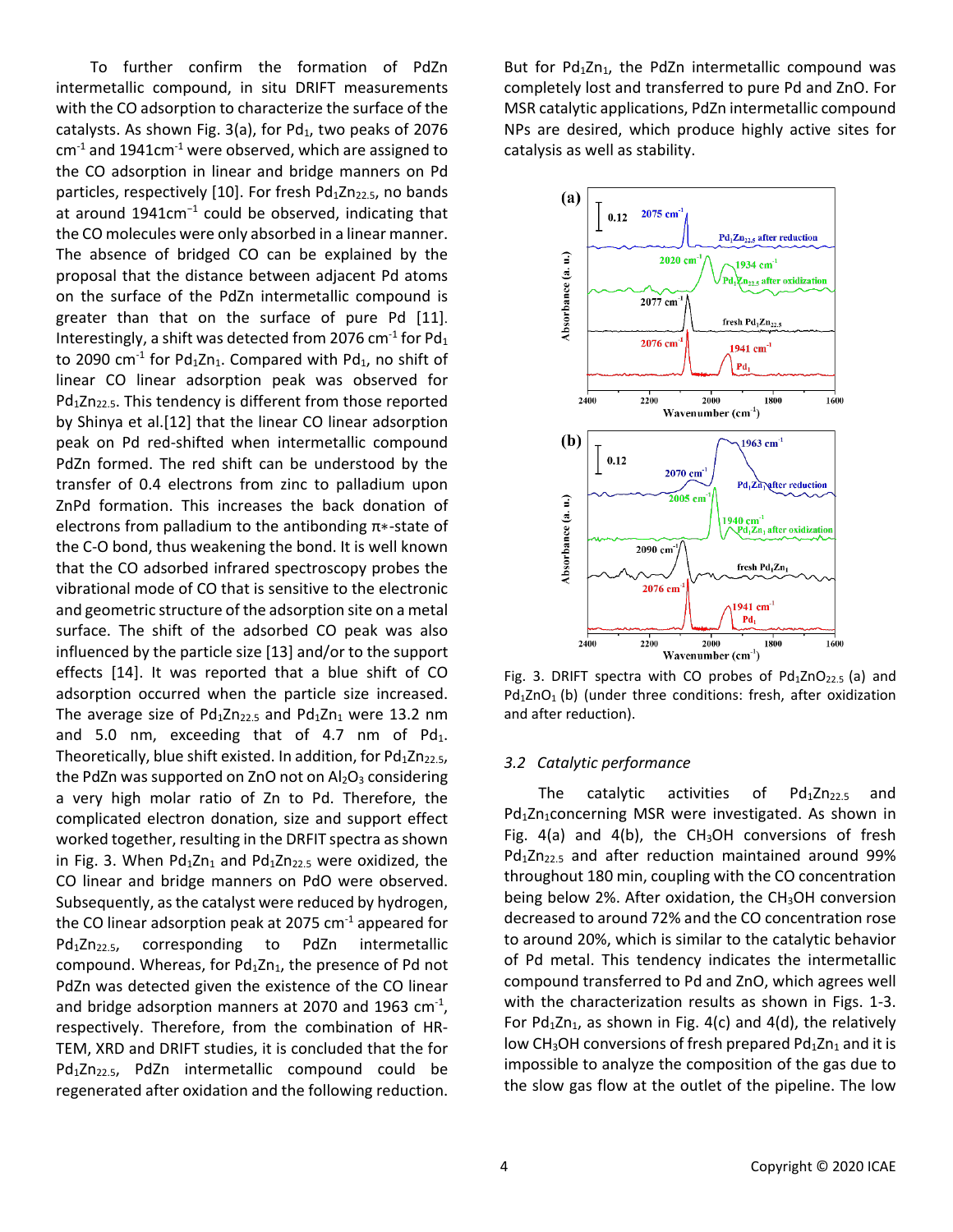activity is attributed to organic compounds covering the active sites without calcination. After oxidation, the CH3OH conversion remained at ca. 75% with the CO concentration of Ca. 22.5%. After the following reduction, the  $CH<sub>3</sub>OH$  conversion slightly increased to ca. 80% with the same CO concentration of Ca. 22.5%. The high CO concentration indicates that the Pd-ZnO not the intermetallic PdZn compound existed for the reduced  $Pd_1Zn_1$ . Therefore, for the  $Al_2O_3$  supported PdZn catalyst, a high molar ratio of Zn to Pd is an essential prerequisite for guaranteeing the negligible influence of frequent oxidation on the catalytic activity and selectivity.



Fig. 4 Catalytic activities of of Pd<sub>1</sub>ZnO<sub>22.5</sub> (a) and Pd<sub>1</sub>ZnO<sub>1</sub> (b) (under three conditions: fresh, after oxidization and after reduction).

### **4. CONCLUSION**

Intermetallic PdZn catalysts with different molar ratios were prepared by wet impregnation and modified co-reduction method. From the combination of HR-TEM, XRD and DRIFT studies, it is concluded that for  $Pd_1Zn_{22.5}$ , PdZn intermetallic compound could be regenerated after oxidation and the following reduction. Meanwhile, activity and seletivity of  $Pd_1Zn_{22.5}$  for steam reforming of methanol are excellent. Therefore, for the  $Al_2O_3$  supported PdZn catalyst, a high molar ratio of Zn to Pd is an essential prerequisite for guaranteeing the negligible influence of frequent oxidation on the catalytic activity and selectivity.

#### **ACKNOWLEDGEMENT**

This study was financially supported by China Natural Science Foundation (Contract No. 21476073, 21176069).